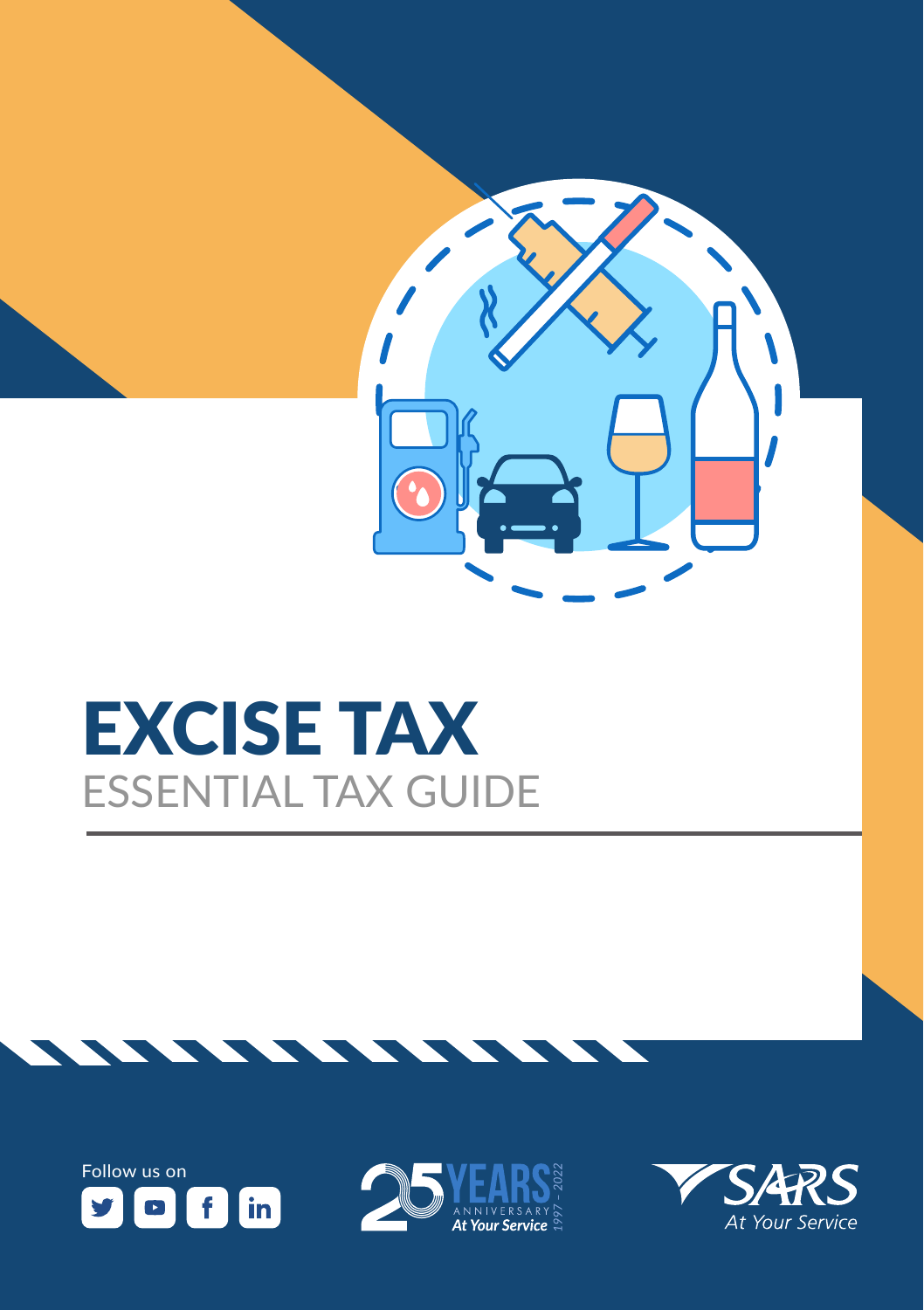### **EXCISE LEAFLET GUIDE FOR SMALL BUSINESSES**

#### **What is Excise Tax?**

Excise Tax is indirect duties, levies and taxes imposed on certain locally manufactured and imported goods, which are consumed in South Africa. Excise Legislation makes provision for certain goods to be taxed at the closest point to where they are manufactured.

The revenue-raising objective of Excise Tax is to finance government's expenditure for education, housing, health, etc. through the annual budget. Another objective is to utilise the tax as an instrument to discourage the consumption of certain products that are potentially harmful to citizens' health and the environment. Below are some of the Excise duties and levies.

**1. Excise duties** are imposed throughout the Southern African Customs Union (SACU) countries, which are Botswana, Lesotho, Namibia, Eswatini and South Africa. The same rate of duty applied on the specified products in South Africa applies throughout the SACU region.

Specific excise duties are imposed on the items specified in Part 2A of Schedule No.1 to the Customs and Excise Act, 1964, (the Act), namely:

- » Traditional African beer and powder is beer made from fermented beer malt or unmalted grain with an alcohol strength not exceeding 3, 5 % per volume.
- » Malt beer (clear beer made from fermented malt with an alcohol strength between 3 to 6 % per volume)
- » Wine and Vermouth
	- Unfortified (natural) wines and vermouths obtained through the natural fermentation of grape/juice of fresh grapes, to an alcoholic strength of at least 4.5 % by volume, but not exceeding 16.5 % by volume.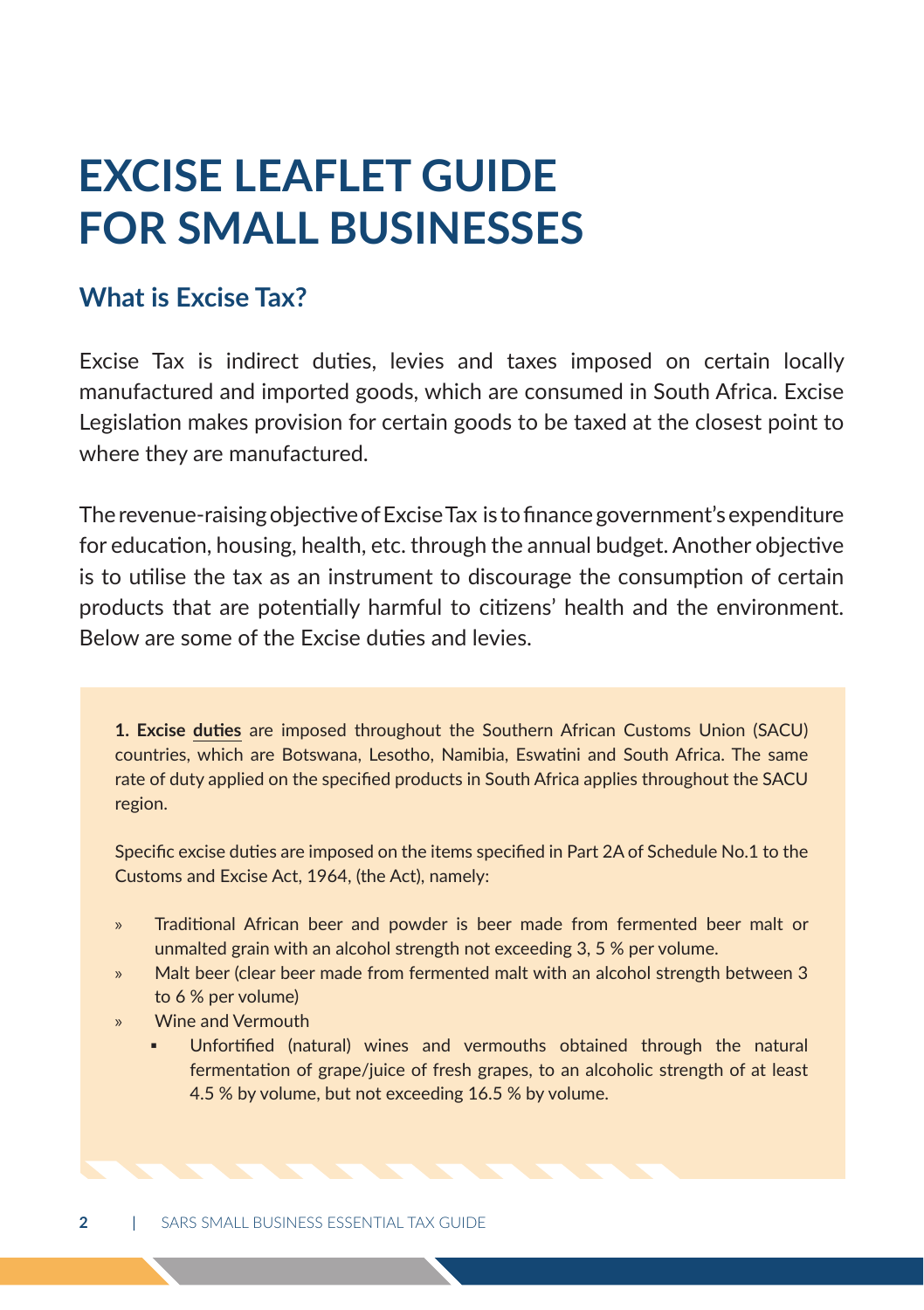- Fortified wines and vermouths obtained through the addition of wine spirits to unfortified (natural) wine and vermouth, to an alcoholic strength of at least 15% by volume but not exceeding 22% by volume.
- Sparkling wines and vermouths obtained by increasing the excess pressure of unfortified (natural) wine and vermouth to at least 300kPA when kept at 20°C.
- » Other fermented beverages (made from fermented fruit (excluding grapes), grains or honey, which may be mixed with other beverages. Unfortified other fermented beverages typically have an alcohol strength from 2.5% to 15% per volume, and when fortified with spirits typically have an alcohol strength from 15% to 23% per volume).
- Spirits and spirituous beverages (made from distilled wine, grain, fruit, sugarcane, starches, etc. for typical alcohol strength of 40% per volume. Also made from stripped alcohol of fermented fruit, with spirits added for alcohol strength from 15% to 23% per volume).
- » Petroleum products (for example petrol, diesel, bio-diesel etc.).
- » Tobacco products (cigarettes, cigarette tobacco, cigars, pipe tobacco, waterpipe tobacco – hubbly bubbly, heated tobacco products etc.).

*Ad Valorem* excise duties are taxes imposed on the value of goods and these are imposed on the items specified in Part 2B of Schedule No.1 to the Act, including:

- » Electronics and gaming
- » Fur skin clothing
- » Cosmetics and perfumes
- » Fireworks and firearms
- » Cellular phones
- » Motor vehicles

**Excise levies** are unique to each member state of the SACU countries.

#### **Excise levies imposed by South Africa**



Fuel levy on petroleum products imposed on the items specified in Part 5A of Schedule No.1 to the Act.



RAF (Road Accident Fund) levy on petroleum products imposed on items specified in Part 5B of Schedule No.1 to the Act.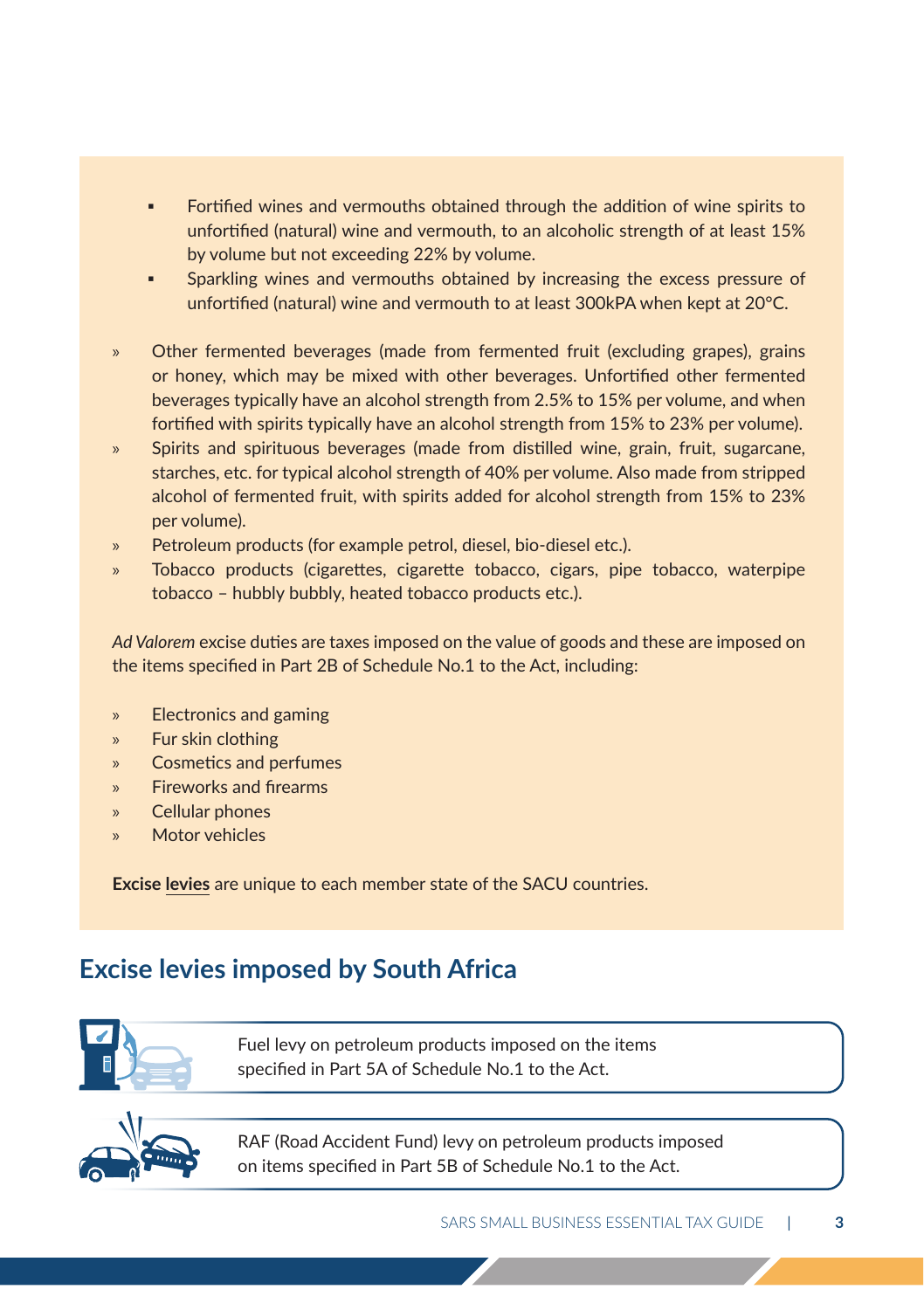

 Environmental levy imposed on the items specified in the relevant Section, as mentioned below, of Part 3 of Schedule No.1 to the Act. The respective categories are:

- Specified plastic carrier and flat bags (Section A of Part 3)
- Generation of electricity from non-renewable sources (Section B of Part 3)
- Electric filament lamps (Section C of Part 3)
- Carbon dioxide (CO2) emissions of new motor vehicles (Section D of Part 3)
- Tyres (Section E of Part 3)
- Carbon dioxide equivalent of greenhouse gas (GHG) emissions (Section F of Part 3)



Health Promotion Levy imposed on the items specified in the relevant Section, as mentioned below, of Part 7 of Schedule No.1 to the Act. The respective categories are:

- Sugary beverages (Section A of Part 7)
- Preparations and concentrates for making sugary beverages (Section A of Part 7)



#### **How to license/register for Excise Tax**

Before any trader can deal in goods that are subject to excise duties or levies, Sections 59A and 60 read with their rules of the Customs and Excise Act, require these traders to register or license to obtain a licence for manufacturing or storage warehouse, by completing the relevant application forms and appropriate annexures (as prescribed in rules 59A and 60) and submitting them, along with supporting documents, to the nearest Customs and Excise branch.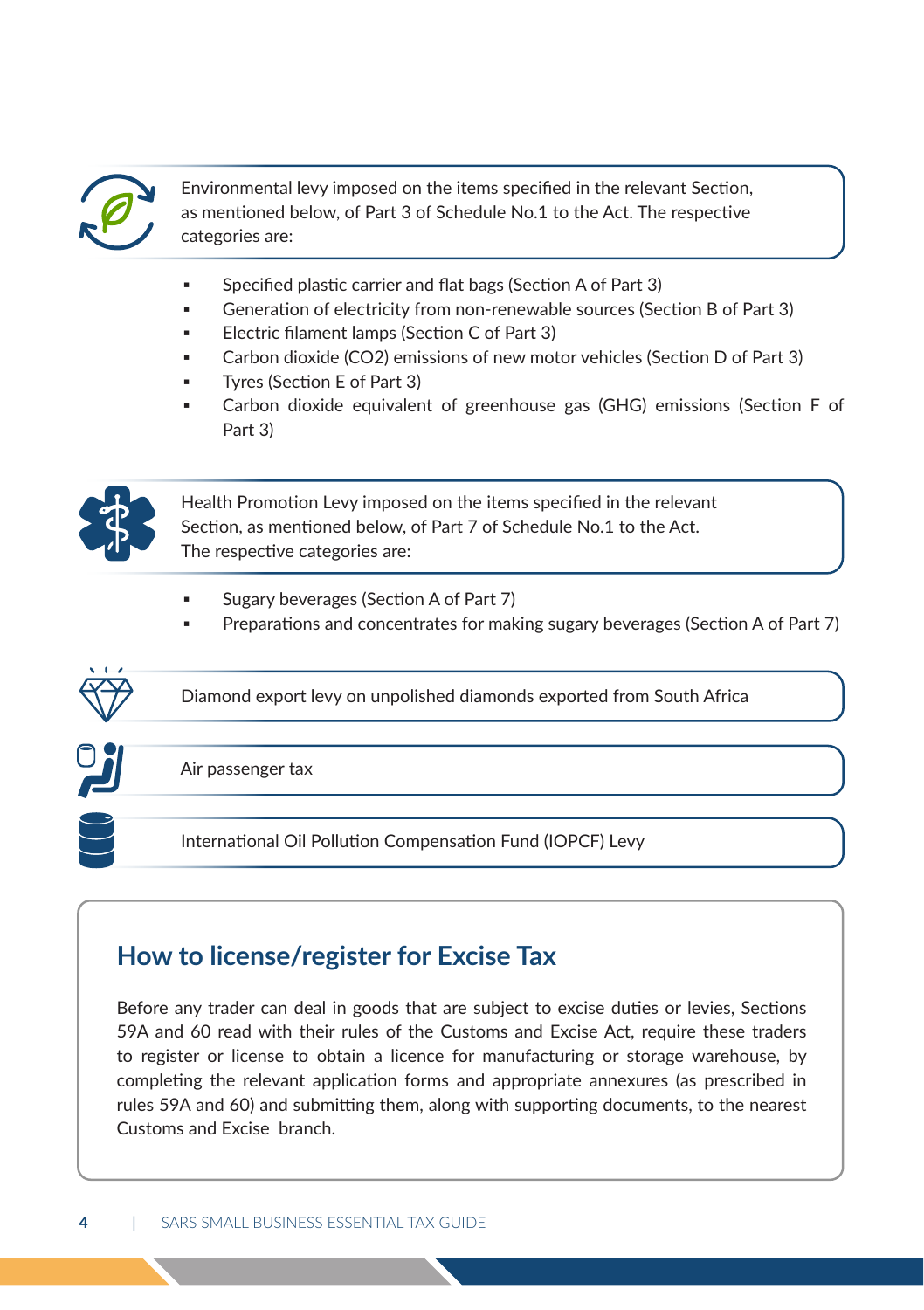Manual Registration and licencing form (DA 185) with appropriate annexures and supporting documents as listed, as per rule 59A and 60 of the Customs and Excise Act.

- » Registration for diamond export levy form (DL185) with supporting documents as listed, as per section 2 of the Diamond Export Levy (Administration) Act of 2007.
- » Agents' application for registration/ cancellation or changing of registered particulars (APT101) for Air Passenger Tax, as per rule 47B of the Customs and Excise Act.
- » Operators' application for registration/cancellation or changing of registered particulars form (APT102) for Air Passenger Tax, as per rule 47B of the Customs and Excise Act.

Upon licensing and registration, SARS may determine a suitable surety to be lodged by the client.

#### **Rebates and refunds of Excise Duties and Levies**

Schedule No. 6 of the Act sets out rebates and refunds of excise duties, fuel, Road Accident Fund, environmental and health promotion levies.

- » If dutiable products are used in terms of the prescribed Schedule No. 6 provisions of the Act, such products may receive a partial or full rebate or refund of duty/levy.
- » In dealing with certain products, traders might be required to be registered rebate users. For example, when dealing with spirits for use in the manufacture of industrial or non-liquor products, registrations are required in terms of the applicable rebate item of Schedule No. 6.

The general notes to Schedule No. 6 clearly set out the exceptions to registration as contemplated in rule 59A of the Act for goods received under rebate or refund of duty, in terms of any item of the Schedule.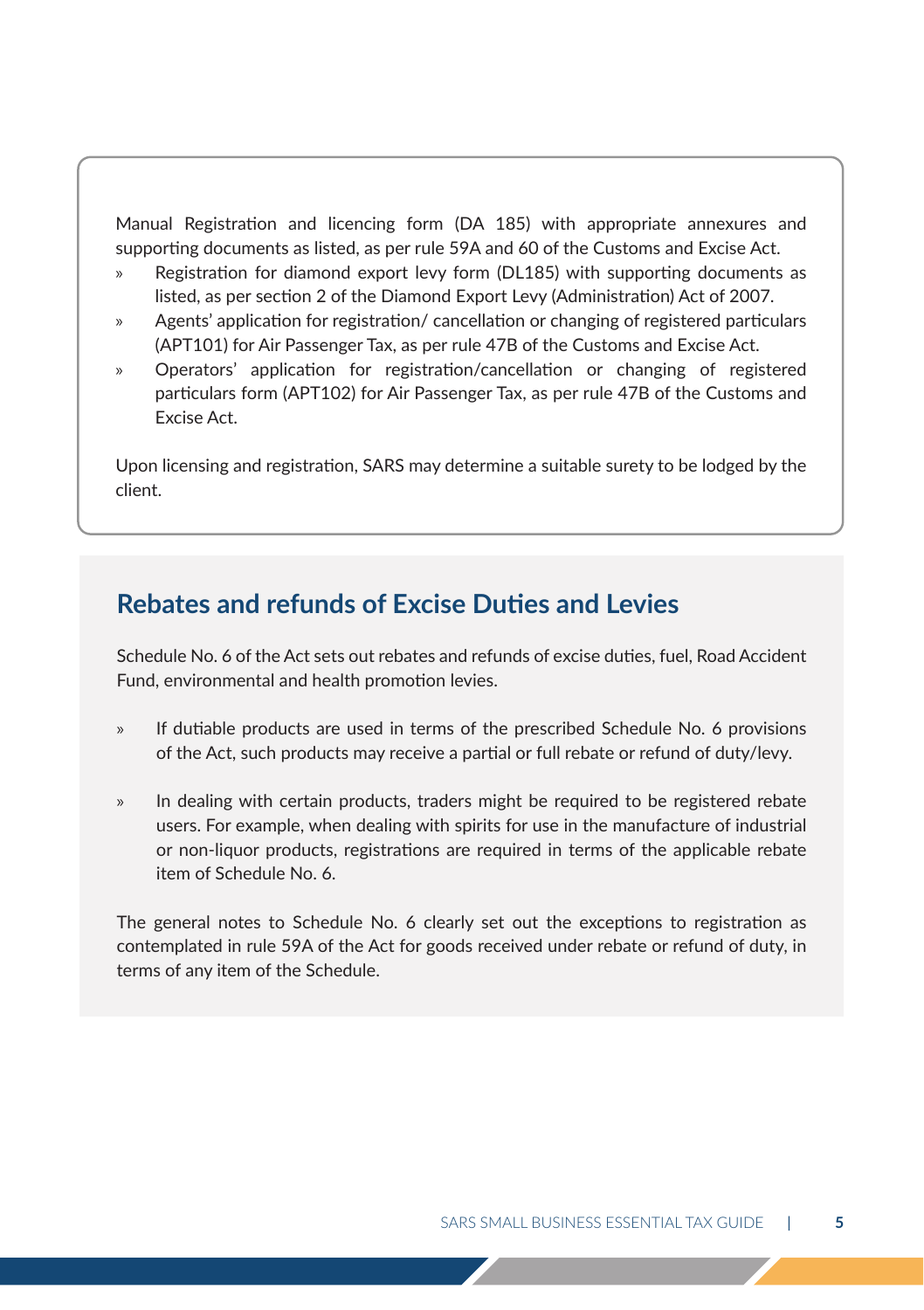#### **What happens if you do not comply with excise requirements?**

- » Penalties will be imposed as per the Act.
- » Collection of outstanding duties, levies, and interest.
- » In certain products, liens (SARS taking possession of property until debt is paid) may be placed on machinery and equipment.



#### **For more information, you may –**

- » Visit the Small Business Page and refer to the Traders and Travellers sub-page.
- » Alternatively visit the Customs & Excise page and select Excise under Customs and Excise Menu on the SARS website at www.sars.gov.za.

**DISCLAIMER:** The information contained in this leaflet is intended as guidance only and is not considered to be a legal reference, nor is it a binding tariff determination or ruling. The information does not take the place of legislation, and readers who are in doubt regarding any aspect of the information displayed in the leaflet should refer to the relevant legislation, or seek a formal opinion from a suitably qualified individual.